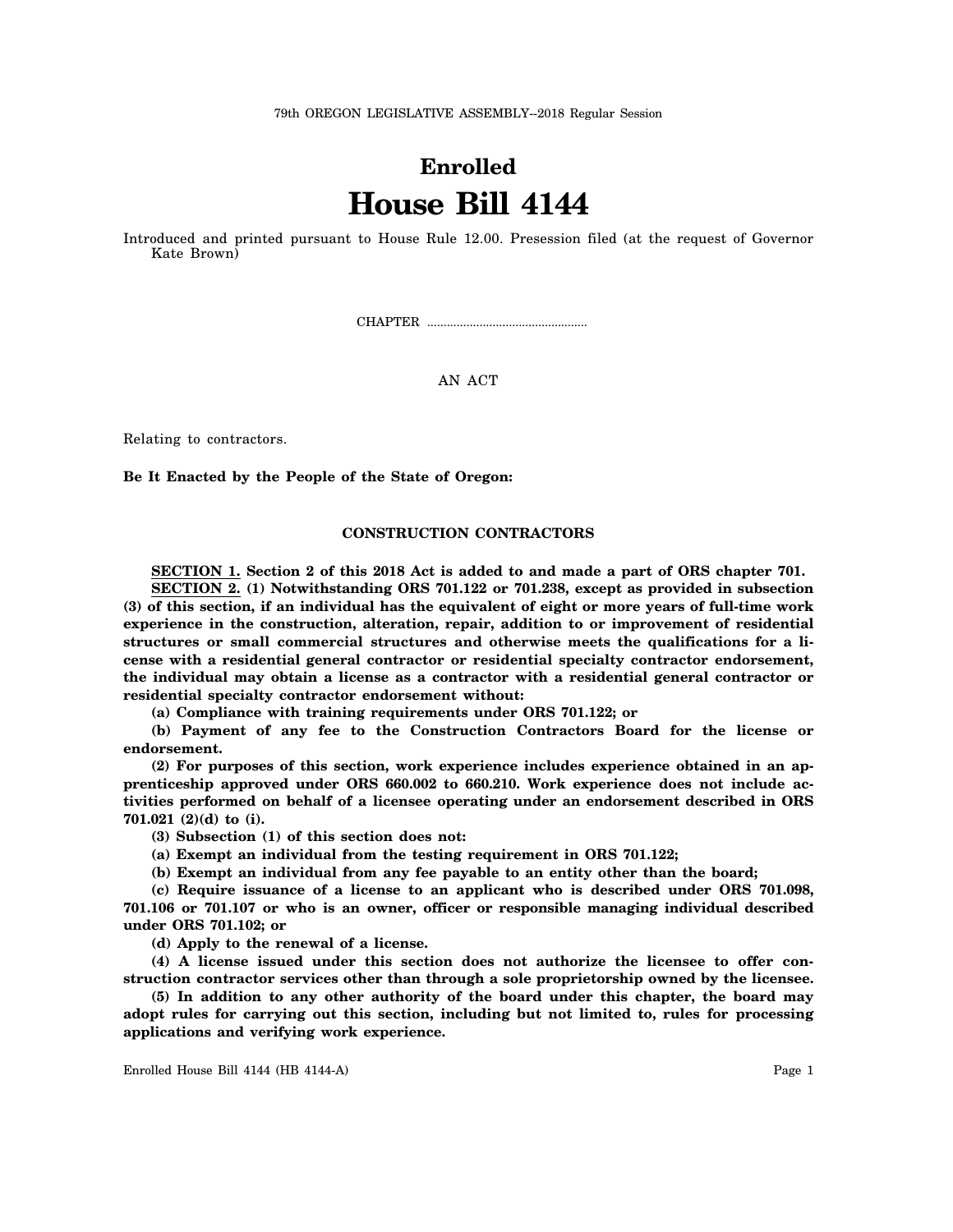# **PLUMBING CONTRACTORS**

**SECTION 3. Section 4 of this 2018 Act is added to and made a part of ORS 447.010 to 447.156.**

**SECTION 4. (1) Notwithstanding any State Plumbing Board rule adopted under ORS 693.135, except as provided in subsection (2) of this section, an individual who obtains a construction contractor license under section 2 of this 2018 Act and otherwise qualifies for a plumbing contractor license may obtain a plumbing contractor license without paying a fee for the license.**

**(2) This section does not:**

**(a) Require issuance of a license to an applicant described under ORS 455.125, 455.127 or 455.129; or**

**(b) Apply to the renewal of a license.**

**(3) A license issued under this section does not authorize the licensee to offer plumbing contractor services other than through a sole proprietorship owned by the licensee.**

### **ELECTRICAL CONTRACTORS**

**SECTION 5. Section 6 of this 2018 Act is added to and made a part of ORS 479.510 to 479.945.**

**SECTION 6. (1) Notwithstanding ORS 479.840, except as provided in subsection (2) of this section, an individual who obtains a construction contractor license under section 2 of this 2018 Act and otherwise qualifies for an electrical contractor license may obtain a new electrical contractor license without paying a fee for the license.**

**(2) This section does not:**

**(a) Require issuance of a license to an applicant described under ORS 455.125, 455.127 or 455.129; or**

**(b) Apply to the renewal of a license.**

**(3) A license issued under this section does not authorize the licensee to offer electrical contractor services other than through a sole proprietorship owned by the licensee.**

#### **EMERGING SMALL BUSINESS LOANS**

**SECTION 7. (1) As used in this section:**

**(a) "Low income household" and "moderate income household" have the meanings given those terms in ORS 456.270.**

**(b) "Qualifying project" means construction, alteration, repair or addition to or improvement of dwelling units that may be purchased or rented, with or without government assistance, by a low income household or a moderate income household.**

**(c) "Willamette Valley" means Clackamas, Linn, Marion, Multnomah, Polk, Washington and Yamhill Counties and the portion of Benton and Lane Counties lying east of the summit of the Coast Range.**

**(2) A construction contracting business owned and managed by an individual licensed under section 2 of this 2018 Act that does not otherwise qualify as an emerging small business under ORS 285B.740 to 285B.758 may qualify as an emerging small business for purposes of a loan under ORS 285B.740 to 285B.758 for capital investment purposes if, as a condition of receiving the loan, the individual agrees to:**

**(a) Perform work on qualifying projects that equals at least 20 percent of the work of the business, measured as required by the Oregon Business Development Department by rule; and**

**(b) Operate the business solely in parts of this state located outside the Willamette Valley.**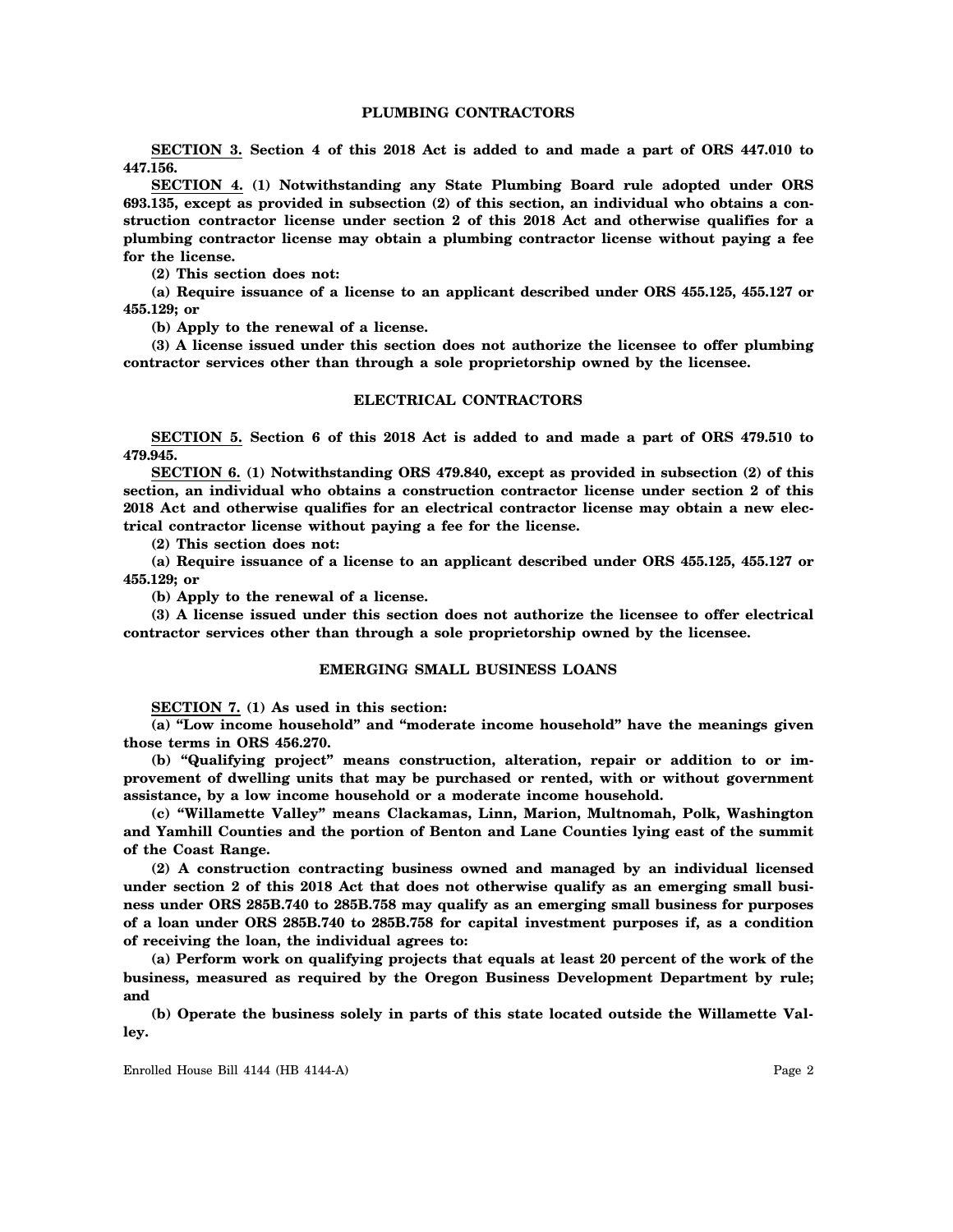### **FINANCIAL SUPPORT FOR WORKFORCE DEVELOPMENT**

**SECTION 8. (1) As used in this section:**

**(a) "Low income household" and "moderate income household" have the meanings given those terms in ORS 456.270.**

**(b) "Qualifying project" means construction, alteration, repair or addition to or improvement of dwelling units that may be purchased or rented, with or without government assistance, by a low income household or a moderate income household.**

**(c) "Willamette Valley" means Clackamas, Linn, Marion, Multnomah, Polk, Washington and Yamhill Counties and the portion of Benton and Lane Counties lying east of the summit of the Coast Range.**

**(2) A construction contracting business owned and managed by an individual licensed under section 2 of this 2018 Act that does not otherwise have the financial resources necessary to recruit, train or retain skilled workers may apply to the Higher Education Coordinating Commission for financial support. To the extent the commission deems practicable, the commission shall make financial support available from moneys received by the commission under the federal Workforce Innovation and Opportunity Act to assist local workforce investment by the business if, as a condition of receiving the financial support, the individual agrees to:**

**(a) Perform work on qualifying projects that equals at least 20 percent of the work of the business, measured as required by the commission by rule;**

**(b) Operate the business solely in parts of this state located outside the Willamette Valley;**

**(c) Use the financial support for worker recruitment, training or retention; and**

**(d) Meet any other requirements regarding worker recruitment, training or retention imposed by the commission.**

#### **REPORTS**

**SECTION 9. The Construction Contractors Board shall report to an interim committee of the Eightieth Legislative Assembly related to business regarding licensing under section 2 of this 2018 Act. The report shall include, but need not be limited to, the number of licenses issued under section 2 of this 2018 Act and the number and types, if any, of complaints received by the board regarding licensees under section 2 of this 2018 Act. The board shall make the report to the interim committee in the manner provided by ORS 192.245 no later than October 1, 2020.**

**SECTION 10. The Department of Consumer and Business Services shall report to an interim committee of the Eightieth Legislative Assembly related to business regarding licensing under sections 4 and 6 of this 2018 Act. The report shall include, but need not be limited to, the number of licenses issued under sections 4 and 6 of this 2018 Act and the number and types, if any, of complaints received by the department regarding licensees under sections 4 and 6 of this 2018 Act. The department shall make the report to the interim committee in the manner provided by ORS 192.245 no later than October 1, 2020.**

**SECTION 11. The Oregon Business Development Department shall report to an interim committee of the Eightieth Legislative Assembly related to business regarding loans for capital investment purposes issued under section 7 of this 2018 Act. The report shall include, but need not be limited to, the number of loans approved under section 7 of this 2018 Act. The department shall make the report to the interim committee in the manner provided by ORS 192.245 no later than October 1, 2020.**

**SECTION 12. The Higher Education Coordinating Commission shall report to an interim committee of the Eightieth Legislative Assembly related to business regarding the provision of financial support for workforce investment under section 8 of this 2018 Act. The report**